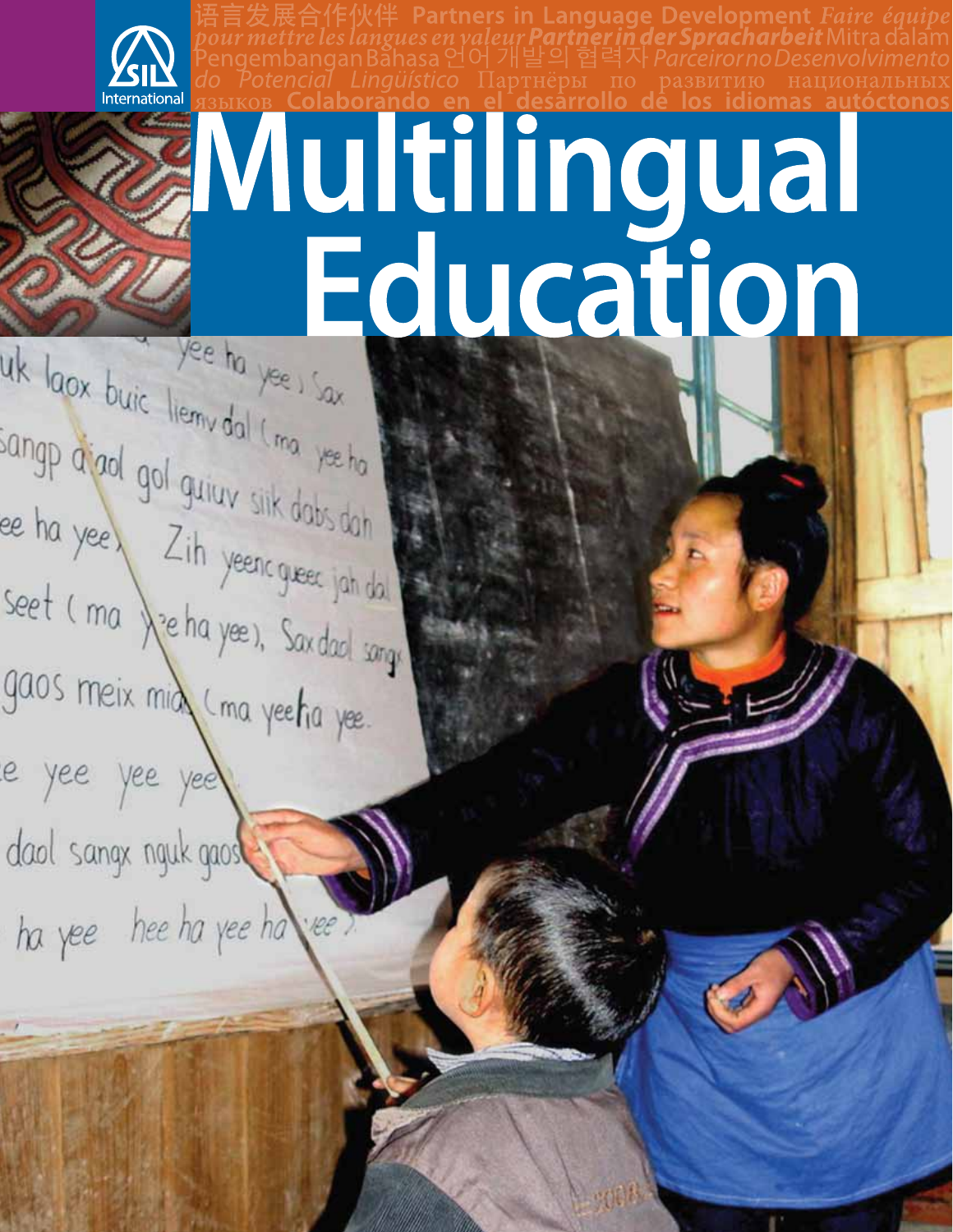### **Multilingual Education**

### **A Two-Way Bridge**



Studies demonstrate that learning is most efective when the instruction is received in the language the learner knows best. This simple truth extends from basic reading and writing skills in the frst language to second language acquisition. In multilingual education programs (MLE) that start with the mother tongue, learners use their own language for learning in the early grades, while also learning the official language as a classroom subject. As learners gain competence in understanding, speaking, reading and writing the language of education, teachers begin using it for instruction. This instructional bridge between the community language and the language of wider communication enables learners—children and adults alike—to meet their broader multilingual goals while retaining their local language and culture.

#### **This booklet addresses several important aspects of MLE:**

### **The Components of Sustainable Multilingual Education Programs**

MLE programs require innovative thinking and cooperation among individuals, communities, organizations and agencies. This diagram displays the essential components of the strongest programs.

- The voices of ethnolinguistic minority communities are often not heard. Therefore, advocacy is appropriate for these communities to meet their MLE needs.
- **Conventional instructional methods are not adequate for MLE programs. Educators** at both community and national levels need to develop their capacity to design and implement MLE programs.
- **Developing a writing system for a non-dominant language is a challenging but** essential early step in developing an MLE program.
- $\blacksquare$  MLE not only requires the commitment and resources of the local community, but also the resources and expertise available from government agencies, NGOs or others. Resource linking brings the partners together so that each one contributes its own particular resources.
- MLE gives children and adults a firm foundation for continuing to learn throughout their lives.

SIL participates in MLE by serving as an advocate for and with local communities, linking them to supportive resources and helping each build capacity to develop appropriate programs.

www.sil.org/literacy



Listen to this young woman from Southeast Asia: "To learn at school is difcult because I don't know how to speak the national language." By working together, we can help her and millions like her succeed in school and—with an identity frmly rooted in their own culture—become aware of, and participate in the wider world.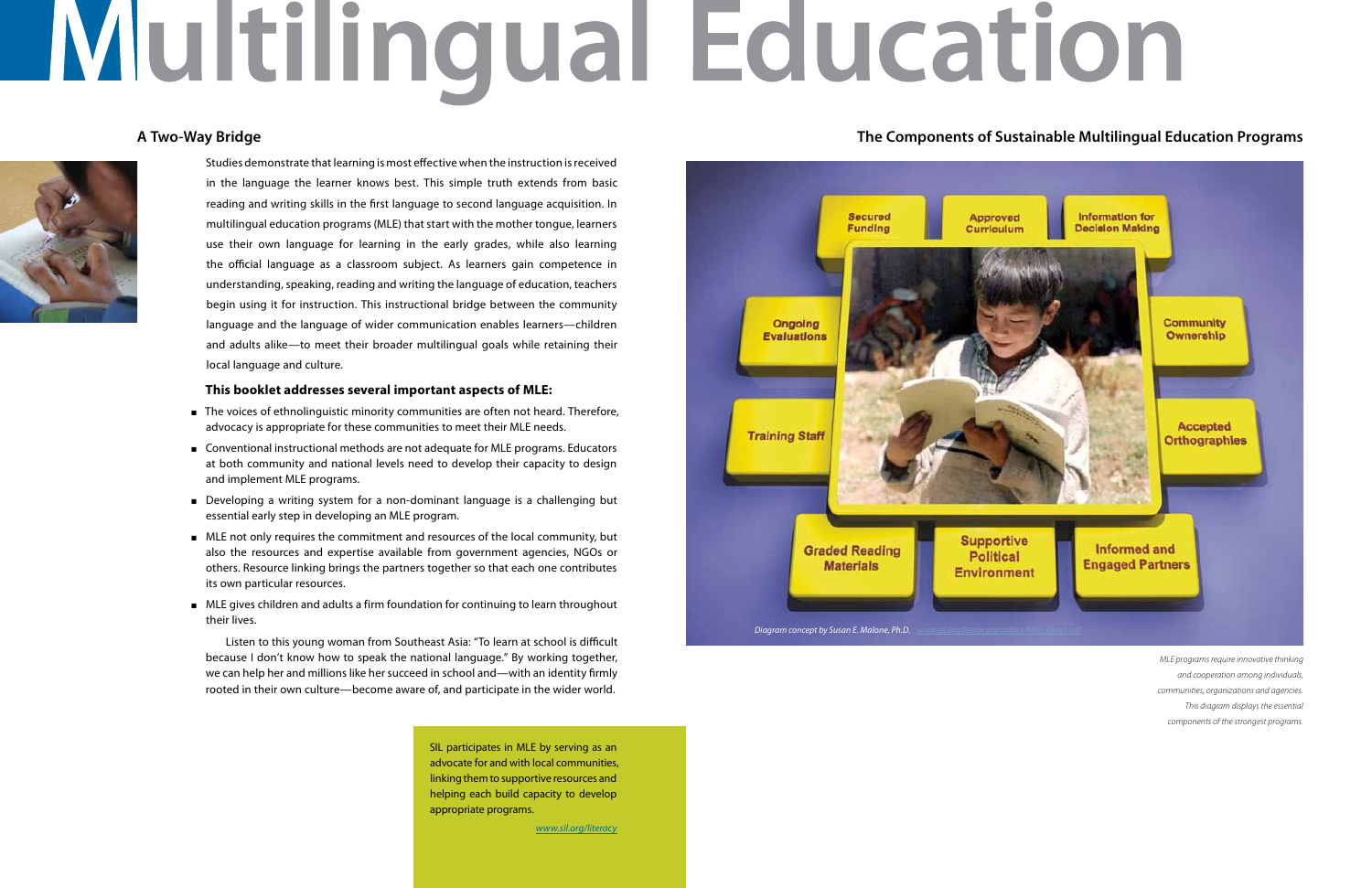### Bangladesh

SIL is facilitating workshops aimed at helping Bangladeshi NGOs partner with local language communities. This series of workshops encourages each NGO's staff to develop a model MLE program in one community served by that NGO partner. Five partnering NGOs and language communities participated in four of the workshops.



CHINA—Provincial government leaders from the People's Republic of China celebrated the official opening of a bilingual education preschool program for the Shilong Bai people to supplement the adult mother-tongue literacy program. SIL facilitated the adaptation of modern teaching techniques to this village setting where local language use was formerly

SIL advocate David Wake celebrate the ground-breaking for the Usarufa Literacy Resource Centre.





An Usarufa man reads the program for the opening ceremony of the literacy project.

### Advocacy

### **If you don't speak the language, how do you ask for help?**

The voices of ethnolinguistic communities are often not heard—they need an advocate to assist them in expressing their needs to the agencies and individuals that can help them achieve their education and development goals. There are various levels of advocacy, from raising the awareness among agencies that support multilingual education (MLE) objectives and mobilizing start-up program facilitators, to continuing relationships with MLE graduates.

### **Advocacy in Papua New Guinea**

James Warebu and **Solution Construction Construction** imited to oral expression. An SIL consultant assisted in facilitating some language development goals for the Usarufa people by working for 18 months as an advocate with national and international NGOs. Spurred on by the community's enthusiasm and commitment, supported by SIL's advocacy and encouraged by the ability to link to vital resources, Mr. Warebu's dream is being fulflled.

"We have a few books written in our language, but why aren't we reading them? How can I encourage our children to read and write in their own language?"

These questions expressed the burden that grew into a vision for James Warebu—daytime classes flled with children learning to read and write Usarufa, and evening classes for adults.

Mr. Warebu knew about the Papua New Guinea government's desire that children be educated frst in their mother tongue before bridging into the national language. But he knew he would need help to give this opportunity to Usarufa children. He consulted with various SIL staff members and attended several workshops that confrmed to him that one of the main hurdles facing Usarufa literacy was the need for a revised alphabet.

His enthusiasm was contagious. Family and friends joined the fght to rescue their language from extinction. Several attended an alphabet design workshop followed by a trial alphabet class. Then they produced reading primers. As classes began, the adults were thrilled that the younger generation was now speaking their mother tongue more fuently. Adults eagerly began joining literacy classes.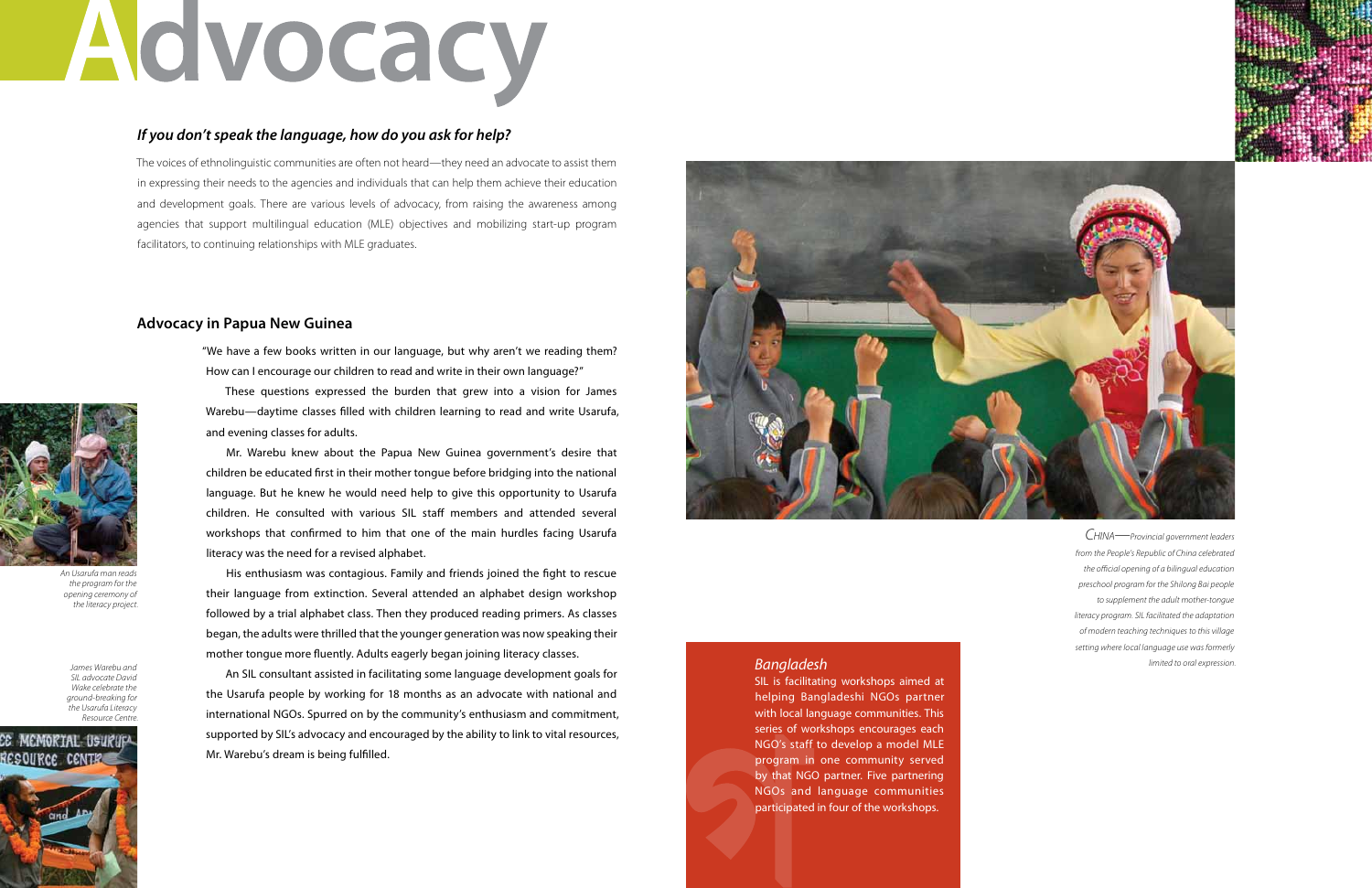# **Capacity Building**

### **People learn best when they learn in a language they understand well.**

Multilingual education (MLE) makes quality education possible by adapting conventional instructional methods and materials to ft a local culture. It creates a bridge over the cultural and linguistic barriers that block minority language speakers from learning and living within the wider language and culture. Since MLE programs require careful development and training, MLE consultants can assist community educators and national program designers in building their capacity to create efective multilingual education programs.

### **Ethnic Minority Language Discoveries**



"I thought that my language [Quechua] was not equal to the majority language [Spanish]. I believed that was true until I began studying with people from other countries to document my culture, my language and how to write it. As I began to discover the letters I needed and analyzed the grammar, I realized that my language is just as good as any other. My language has morphological, syntactic and semantic structures," said Peruvian student Édison Convercio Ibarra.

Another student, Bibiana Mendoza Garcia from the Mixteco language community, described the goal of this applied linguistics program: "My fellow students and I see the need for such training and are considering how to pass on what we learn to others who haven't had the chance to study this way."



Seventeen other students made similar discoveries about their own languages. They came from 16 language communities in Ecuador, Guatemala, Mexico and Peru to attend a course taught in Spanish at the Universidad Ricardo Palma in Lima, Peru.

This was the frst time most of the students had intensely analyzed the grammars of their languages. The 10-month course was designed to give speakers of ethnic minority languages a strong foundation in applied linguistics, enabling them to participate in language development in their own communities by gaining a strong understanding of their own languages. Several of the students are currently bilingual school teachers or directors of schools.

Participants learn to confdently transfer to others what they learned as they take leadership in documenting and preserving their linguistic and cultural heritage.

Every day students and teachers alike learn something new.



GUATEMALA—Children in Guatemala watch an Ixil video "My Heart Language," written and flmed by an Ixil video crew. It was created to teach Ixil people to read their language. This local team now writes, flms and edits their own videos, and they are ready to help others do the same.



### Ethiopia

As part of a fve-year pilot project with the Ethiopian Regional Culture Bureau, SIL conducted an MLE planning workshop. The project includes making primers, training teachers, monitoring and evaluating primary school classes and making further recommendations for fve languages of the Benishangul-Gumuz Region.

### Thailand

Mahidol University and SIL held training workshops in Bangkok for 60 participants from governments, NGOs, universities and language communities to plan MLE projects in 12 countries. UNESCO and UNICEF sponsored the workshops.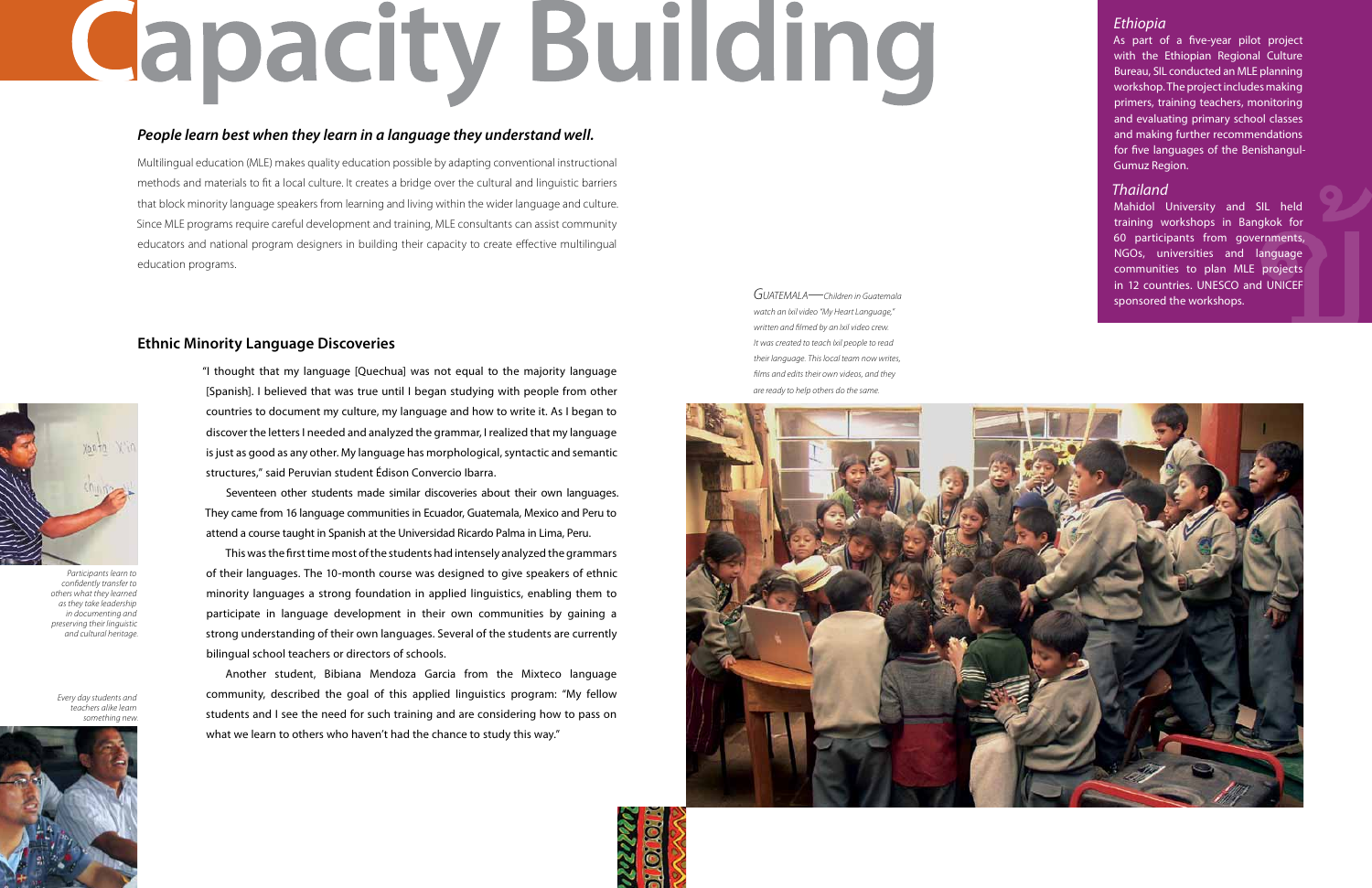### **MLE Bridge**

Many local language communities are multilingual. In addition, some want to communicate in the national language and possibly also in an international language. Multilingual education programs (MLE) promote frst-language literacy skills, providing the means to meet broader multilingual goals.

Successful MLE enables mother-tongue speakers of non-dominant languages to build a culturally and linguistically appropriate educational foundation in their home language frst. Then they can successfully use that foundation as a bridge to one or more additional languages. MLE provides the opportunities for lifelong learning in the local as well as national and international languages.

Reading & Writing L1

Oral Proficiency 11

Instruction in First Language L1

**Minerity**<br>Language (L1)

Strong Foundation In Home Language

Transition

Introduction to Spoken then Written L2





www.sil.org/literacy/graphics/MLE\_Bridge.pdf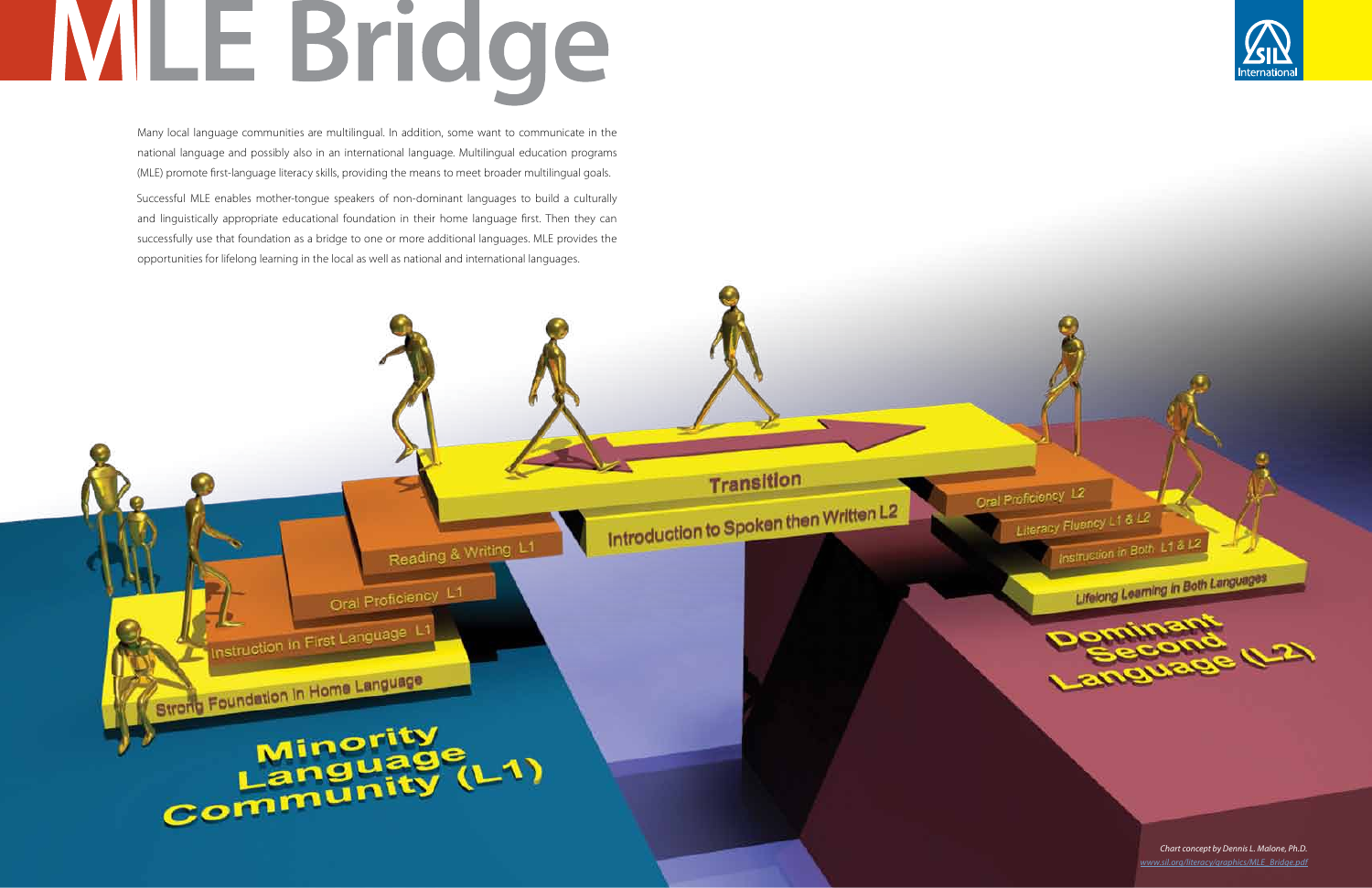### **Writing Systems**

### **Writing System Design**

Before a language can be used in the classroom, the language must have a written form. The development of a writing system (orthography) for a language is a complex and challenging task. It requires careful analysis of how a language is constructed. What are the various sounds the language uses and what would be the best way to represent them? What script should be used? To answer these and other questions, linguistics and literacy consultants work with language communities, universities and governments in the process.

Printed materials in the Kuria language of Tanzania were not widely used. At an orthography workshop, the Kuria writing system was reviewed. The local team discovered that the problem wasn't with the orthography, but instead with the assumptions of readers that the Kuria language was constructed like the trade language, Swahili. Workshop participants uncovered several signifcant diferences between the writing systems of Kuria and Swahili. With this awareness and minimal Workshop participants<br>
use their knowledge **instruction, they could more easily begin reading their mother tongue.**<br> **Example the coundary of the fact** and the fact the fact the funding provided by the Australian governmen

Community-based workshops and mentorships are efective means to equip individuals to do linguistic analysis and sociolinguistic research, and to provide training in writing-system design and standardization issues. This participatory approach to writing system development fosters community interest and ownership of the result and is crucial to the success of a writing system and a language development program.



### **Orthography Design Workshops**

"Orthography development is like mining for gold. It takes a lot of work to get there, but when you fnally arrive, you've reached a real treasure!" exclaimed a workshop attendee.

Speakers from related languages also attended the workshop. The participants learned from one another and exchanged encouragement for their efforts. Since the Simbiti language is related to Kuria, the Kuria orthography became a starting point for developing the Simbiti writing system.

Seeing his language in print, a Simbiti speaker exclaimed, "A veil has been lifted from my eyes about my language. It has so much beauty!"

SIL has produced computer fonts for a variety of complex Roman and non-Roman scripts around the world so that script-related issues will not hinder language communities in their materials production. Available for download at http://scripts.sil.org

### Cambodia

The orthography development process for the Kuy speakers in Cambodia is faced with the challenges of a broad phonemic inventory, the use of the complex Khmer script and the fact that few Kuy speakers have adequate literacy skills in that script. Despite these complications, the community's contribution and participation in the process has been signifcant. Language awareness meetings, an orthography workshop and a language committee all lay a good foundation for the Kuy speakers to embrace their new writing system.



PAPUA NEW GUINEA—Two-week Alphabet Design Workshops (ADW) give an opportunity for local-language teachers, trainers and community members to write stories in their own language, discuss and choose orthographic options, produce a trial spelling guide and begin compiling a dictionary. The ADW method relies on speakers' perceptions of their language, and consequently refects the sound system in its cultural context as viewed by the speakers of the language. SIL assisted the Papua New Guinea Department of Education to produce trial orthographies for over 100 languages with



use their knowledge of the language in analysis exercises.

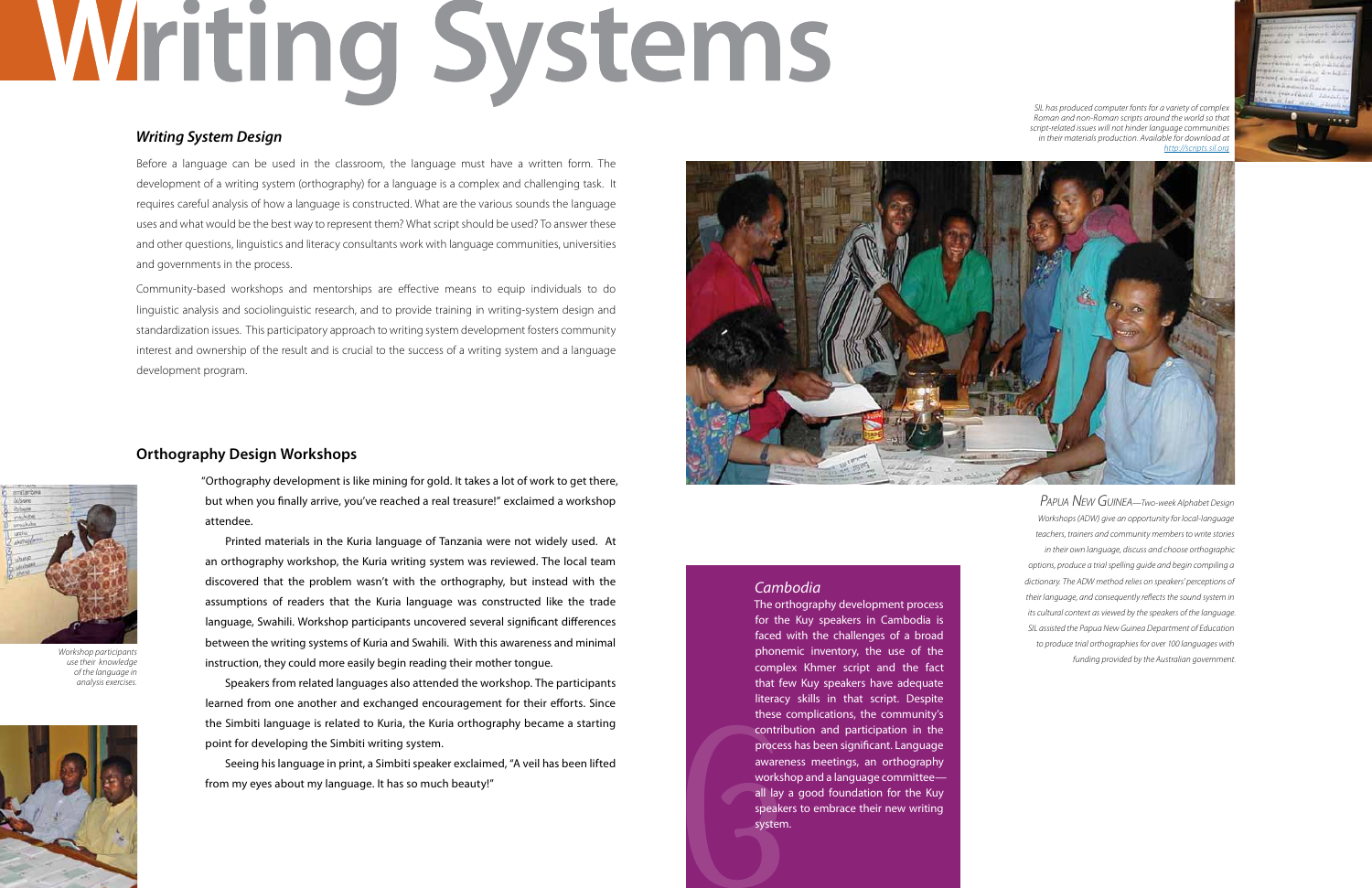### Resource Linking

### **Many hands make light work.**

This proverb aptly describes the benefts of partners working together with language communities to establish multilingual education (MLE) programs. Each partner contributes its own particular resources and expertise. Strong educational programs that help students bridge to national and international languages can be built through the combined efforts of government agencies, NGOs, universities and donors. MLE programs that link multiple resources enable more active involvement by the local community, which increases the likelihood of a sustainable MLE program.

### **MLE Teacher Training in Bangladesh**



"I had applied for teacher job but I did not know any details. Later I learned about MLE," Suma Khyang said during a teacher-training workshop. "I was to teach Khyang children in their mother tongue. I felt confused—we had no books in our language because it is only spoken. If we started mother-tongue instruction," she wondered, "would parents send their children to class? If no children came, how long would my job last?"

In preparation for the new school term, teachers attended an MLE workshop held in Chittagong Hill Tracts, Bangladesh. They learned that early education is most efective when students are instructed in their mother tongue. The participants produced mother-tongue materials that could be used by teachers from the local community in order to implement the new curriculum.

Activities like these help to build instructional bridges between the community language and languages of wider communication. When students learn basic reading and writing skills in their frst language, they are able to meet their broader multilingual and educational goals while retaining their local language and culture.

At the end of her training, Suma said, "I think MLE is the right way of education for the ethnic children of Bangladesh. We teachers understand this now." She is prepared to help parents understand that education begun in the mother tongue is a key to their children's future success in school and in life.



#### Sudan

Ten people were chosen by each of the Southern Sudanese State Education Ministries to attend workshops conducted by MLE consultants to discuss principles for implementing transitional bilingual education. The Ministry of Education, Science and Technology is using information and ideas from the workshops to draft its language and education policy.





AFRICA—Participants from six east African countries attended HIV/AIDS awareness workshops sponsored by SIL and several partner organizations as part of their continued emphasis on health and education for less-advantaged peoples. Original songs were composed to accompany HIV/ AIDS prevention, and treatment materials written in culturally appropriate story form. All were recorded for audio playback, and the booklets were translated and printed in eight local languages plus fve languages of wider communication.

A teacher-training course in Bangladesh was supported by a coalition that includes the United Nations Development Program (UNDP), SIL International and other NGOs.

The harmonium is a common instrument in Bangladesh.

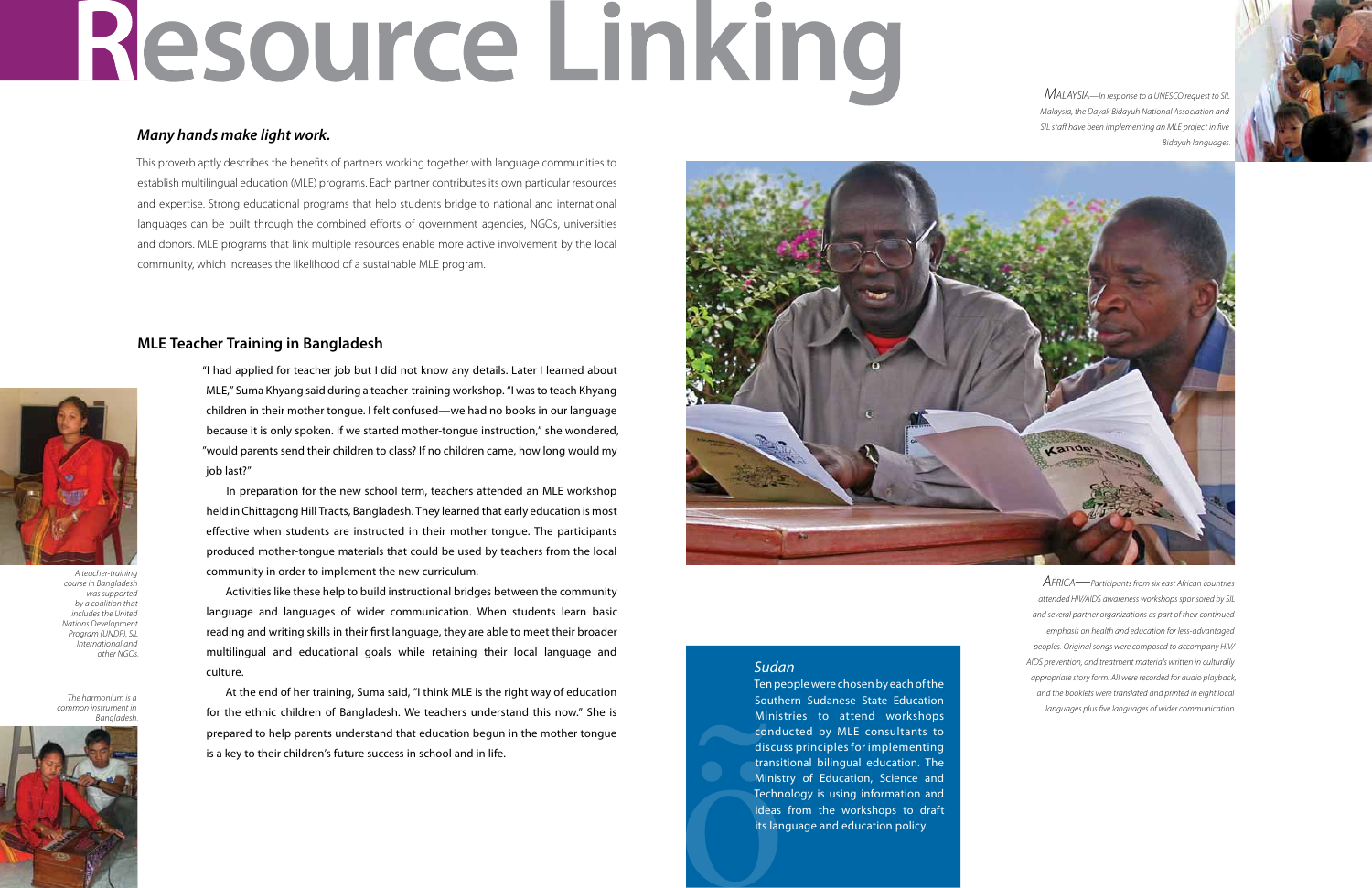# lifelong Learning

### **Building on a frm foundation**

Young people and adults who gain fuency in reading and writing their mother tongue frst are better prepared to transfer literacy skills to other languages—acquiring essential tools for lifelong learning. Strong mother-tongue-frst education for adults enables members of communities to access the knowledge and information they need in order to take an active part in local and national development eforts. The results are the growth of self esteem, and a community that is better equipped to become literate in languages of wider communication.

### **A Vision for Mother-Tongue Literacy**



Burkina Faso—Abdramane Traore created a successful soap-making and training business, selling 500 bars per month. As a child he did not complete his primary education because he did not know the school language. As a young adult he enrolled in a literacy class in his mother tongue, Témoignages. His eagerness to learn led him also to become a literacy teacher.

SENEGAL—A woman completing her second year of basic Saafi literacy said, "Now I can help my children attending primary school to read their French reader.



Mexico—A radio announcement in the Mazatec language advertised a two-week reading and writing course in the local school during summer vacation. The inspiration for this class was Felix, a Mazatec speaker who loves his language and has a vision for other adults becoming literate in their mother tongue. During the afternoons, two university-level students attended—they were fuent in reading Spanish, but also wanted to learn to read Mazatec, their mother tongue.

Argentina—Toba-speaking adults with some Spanish reading ability attended a class to transfer their skills so they could read their mother tongue. Nine graduates of this class later attended a primer-writing workshop. Using the COMELE method (Combinación de Métodos de Lectoescritura), they learned to write basic literacy materials. The week-long workshop resulted in eight guided lessons in Toba for non-literates or semi-literates.



EAST ASIA—Mother-tongue classes for young adults train non-dominant language speakers to become literate in their mother tongue, while building a strong foundation for acquisition of national and international languages.

#### Solomon Islands

Though familiar with English and Pijin, a villager promptly bought two copies of story books he found in his mother tongue, Cheke Holo. He began reading aloud—to no one in particular—and suddenly exclaimed, "This is my language!"

Abdramane became a Témoignages literacy teacher while conducting a successful business.

Felix teaches other Mazatec speakers how to read their mother tongue.